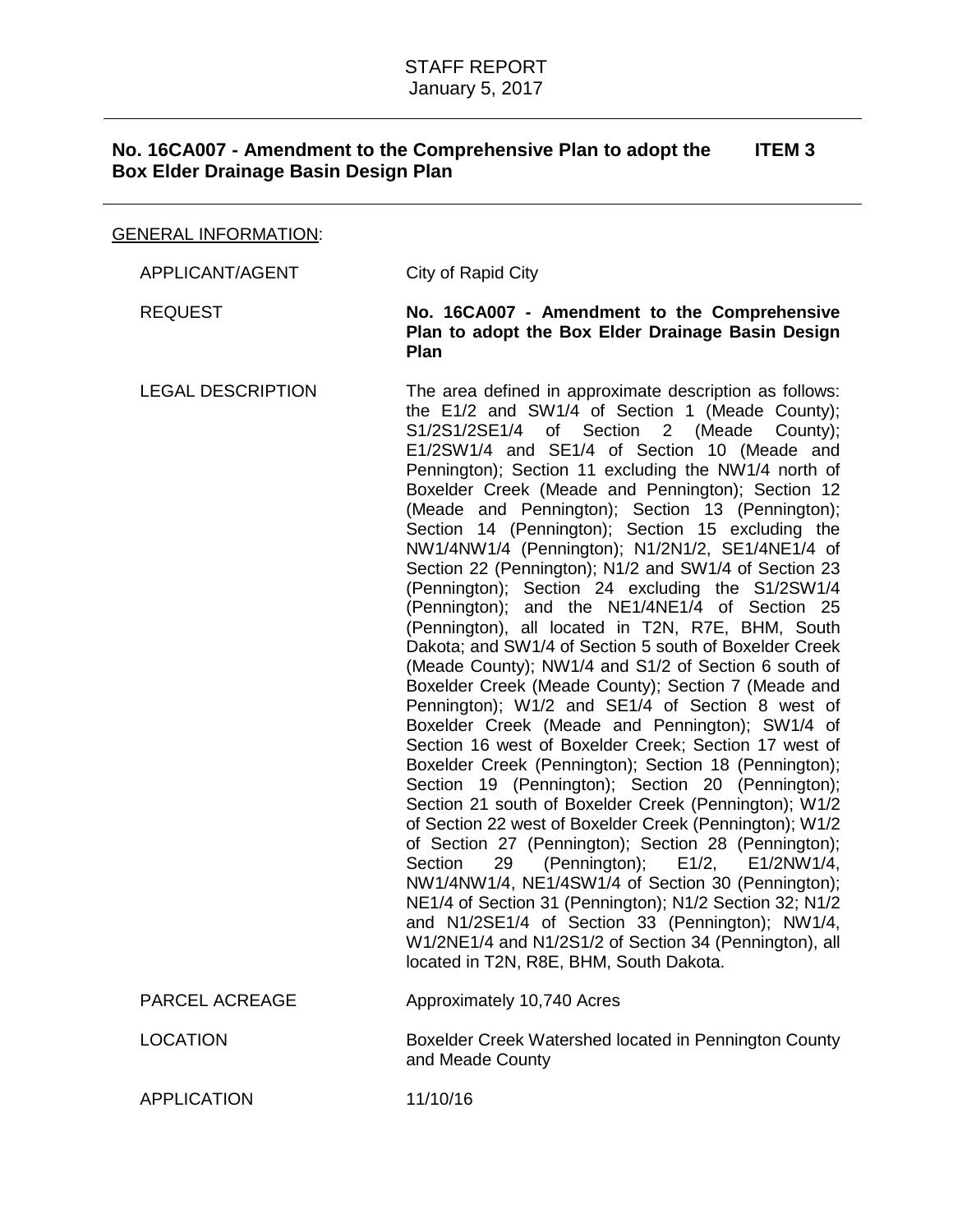REVIEWED BY Sarah Hanzel / Mary Bosworth

## RECOMMENDATION:

Staff recommends that the Amendment to the Comprehensive Plan to adopt the Box Elder Drainage Basin Design Plan as an Amendment to the Comprehensive Plan be approved.

GENERAL COMMENTS: The Public Works Department has submitted this Comprehensive Plan Amendment to adopt the Box Elder Drainage Basin Design Plan (BEDBDP). The BEDBDP encompasses approximately 10,740 acres located within the Box Elder Creek watershed in Pennington and Meade Counties. The objectives of the BEDBDP are to:

- Determine storm flows within the basin for the 2-year, 10-year, and 100-year design storms for existing and fully-developed conditions; and
- Identify Design Plan facilities and recommended locations that result in significant and orderly drainage facility development that reduce the fully-developed predicted storm flows to near existing condition predicted flows; and
- Provide general recommendations for stormwater quality treatments.

In 2009, the City of Rapid City adopted the *Stormwater Quality Manual*, replacing the *1989 Rapid City Drainage Criteria Manual*. The *Stormwater Quality Manual, 2009 Edition*, provides policies, design procedures and techniques to be used to mitigate the impact from uncontrolled stormwater runoff on urbanized environments and is the basis for planning and designing all stormwater or drainage-related facilities within the City of Rapid City and its extraterritorial jurisdiction.

The *Stormwater Quality Manual (2009 Edition)*, and the *City of Rapid City (CORC) Infrastructure Design Criteria Manual (2012 Edition)* brings Rapid City into compliance with the Environmental Protection Agency in reducing the quantity of pollutants transported in storm sewer systems during storm events to the maximum extent possible, thereby creating compliance with the Stormwater Phase II Final Rule as applied to Municipal Separate Storm Sewer Systems (MS 4's) of urbanized settings in small municipalities, thus satisfying the requirements of the Clean Water Act.

Public Works Department staff has indicated that the BEDBDP was developed by a consultant retained by the City of Rapid City in order to establish a Plan and modeling methodology for Boxelder Creek watershed in accordance with the *Stormwater Quality Manual (2009 Edition)* and the *CORC Infrastructure Design Criteria Manual (2012 Edition)* that reflects hydraulic conditions and incorporates federally mandated stormwater quality improvements.

On October 20, 2016, the City of Rapid City held a public open house to provide information to property owners within the study area. More than two dozen people attended to ask questions about the BEDBDP and visit with City staff and the consultant team.

STAFF REVIEW: The adopted Comprehensive Plan, Plan Rapid City, is a framework with the general purpose of guiding and accomplishing a coordinated, adjusted, and harmonious development of Rapid City, which will, in accordance with existing and future needs, best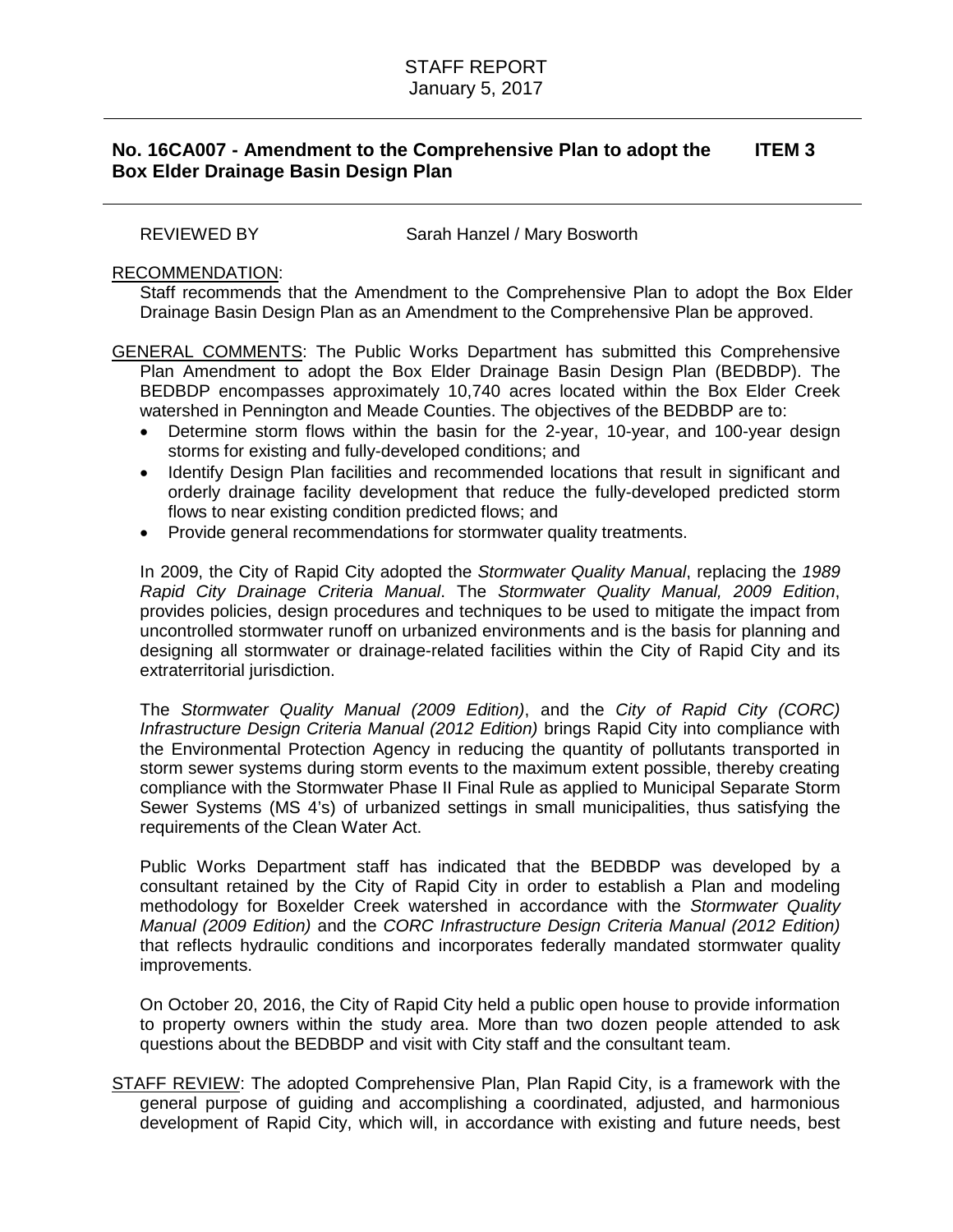promote health, safety, morals, order, convenience, prosperity or the general welfare, as well as efficiency and economy in the process of development. The comprehensive plan is intended to guide the orderly growth of the community. In order for the plans to remain viable and to keep pace with a changing market place, periodic adjustments to reflect changing conditions will be required.

Staff has reviewed the Comprehensive Plan Amendment to adopt the BEDBDP and has reviewed this proposed Comprehensive Plan Amendment for conformance with the six criteria for review of Comprehensive Plan Amendments established in Section 2.60.160(D). A summary of the findings are outlined below:

*1. Whether the proposed change is consistent with the policies and overall intent of the comprehensive plan.*

Plan Rapid City identifies three goals applicable to the BEDBDP:

**Principle TI-1: Planning for the Efficient Provision and Maintenance of Infrastructure. Public infrastructure facilities and services needed to serve the community such as potable water, sanitary sewer, and storm drainage will be provided for, maintained, and expanded efficiently. The City will make efforts to improve the linkage between infrastructure planning and land use planning to ensure that infrastructure is used as a tool to help manage growth, not as a service that is provided in reaction to growth pressures.** 

**Goal TI-1.1**: Coordinate the planning, construction and maintenance of utility and transportation infrastructure projects to maximize benefits and efficiency.

**Goal TI-1.2**: Proactively plan for utility and transportation infrastructure construction, maintenance, and improvements.

**Goal TI-A12**: Conduct a Box Elder Drainage Basin Study.

The proposed BEDBDP provides analysis for three areas within the watershed referred to as the South, Middle, and North Areas. The proposed Amendment is consistent with Chapter 6 of *Plan Rapid City* by identifying existing and future drainage facilities that are needed to adequately manage stormwater runoff from a basin wide perspective.

2. Whether the proposed change is warranted by changed conditions within the *neighborhood surrounding and including the subject property.*

This is the first comprehensive Drainage Basin Design Plan completed for the Box Elder Creek watershed. The proposed BEDBDP reflects stormwater calculation methodologies based on the *CORC Infrastructure Design Criteria Manual (2012 Edition)* and the *Stormwater Quality Manual (2009 Edition)*, and includes hydraulic conditions and incorporates federally-mandated stormwater quality improvements. These new criteria constitute a substantially changed condition.